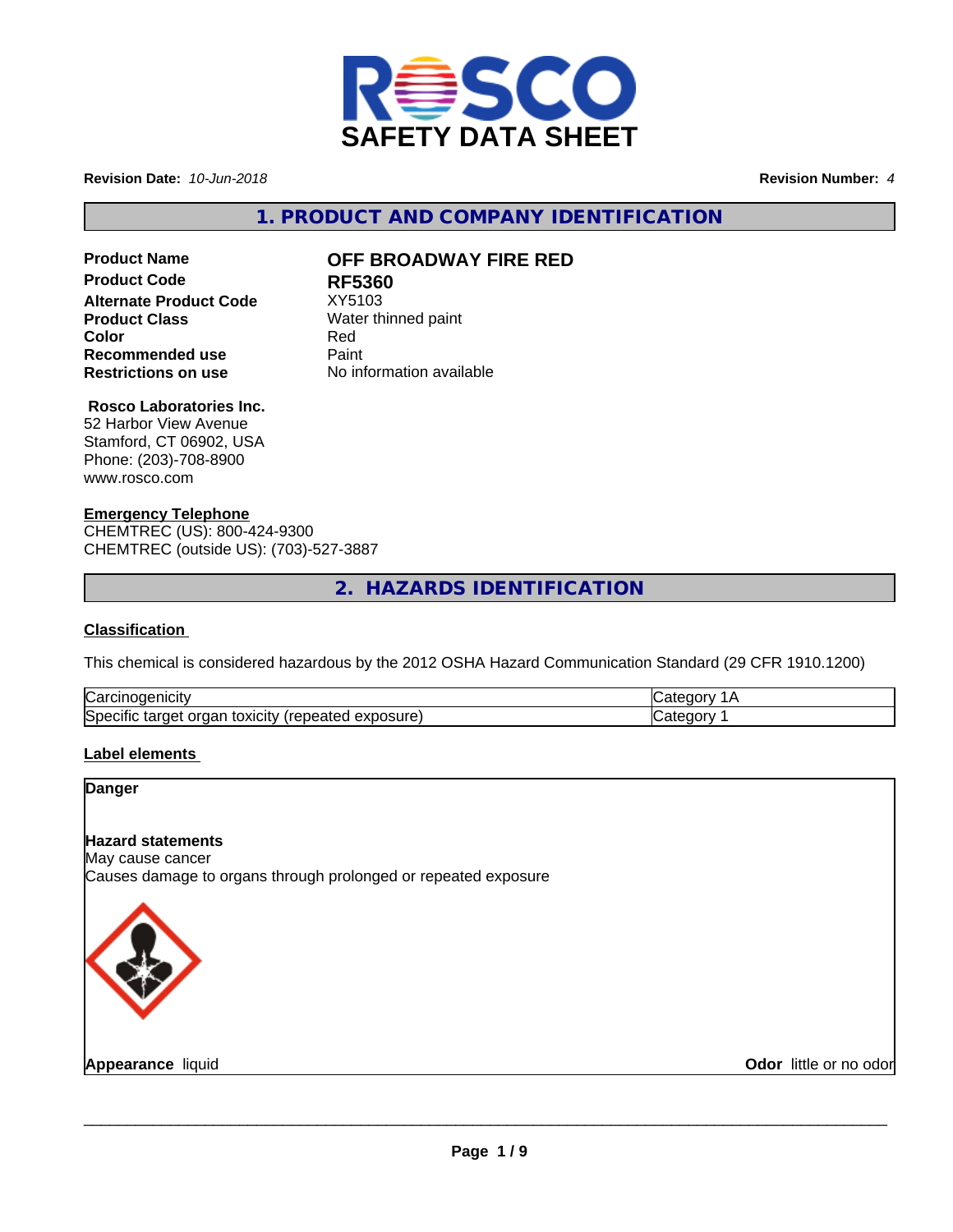#### **Precautionary Statements - Prevention**

Obtain special instructions before use Do not handle until all safety precautions have been read and understood Use personal protective equipment as required Do not breathe dust/fume/gas/mist/vapors/spray Wash face, hands and any exposed skin thoroughly after handling Do not eat, drink or smoke when using this product

#### **Precautionary Statements - Response**

IF exposed or concerned: Get medical advice/attention

#### **Precautionary Statements - Storage**

Store locked up

#### **Precautionary Statements - Disposal**

Dispose of contents/container to an approved waste disposal plant

#### **Hazards not otherwise classified (HNOC)**

Not applicable

#### **Other information**

1.8 % of the mixture consists of ingredient(s) of unknown toxicity

# **3. COMPOSITION INFORMATION ON COMPONENTS**

| <b>Chemical name</b>                      | CAS No.    | Weight-% |
|-------------------------------------------|------------|----------|
| Cristobalite                              | 14464-46-1 |          |
| Kaolin                                    | 1332-58-7  |          |
| Propanoic acid, 2-methyl-, monoester with | 25265-77-4 |          |
| 2,2,4-trimethyl-1,3-pentanediol           |            |          |
| Silica, crystalline                       | 14808-60-7 | 0.5      |

# **4. FIRST AID MEASURES**

| <b>General Advice</b>                            | No hazards which require special first aid measures.                                                     |
|--------------------------------------------------|----------------------------------------------------------------------------------------------------------|
| <b>Eye Contact</b>                               | Rinse thoroughly with plenty of water for at least 15 minutes and consult a<br>physician.                |
| <b>Skin Contact</b>                              | Wash off immediately with soap and plenty of water while removing all<br>contaminated clothes and shoes. |
| <b>Inhalation</b>                                | Move to fresh air. If symptoms persist, call a physician.                                                |
| Ingestion                                        | Clean mouth with water and afterwards drink plenty of water. Consult a physician<br>if necessary.        |
| <b>Most Important</b><br><b>Symptoms/Effects</b> | None known.                                                                                              |
| <b>Notes To Physician</b>                        | Treat symptomatically.                                                                                   |
|                                                  |                                                                                                          |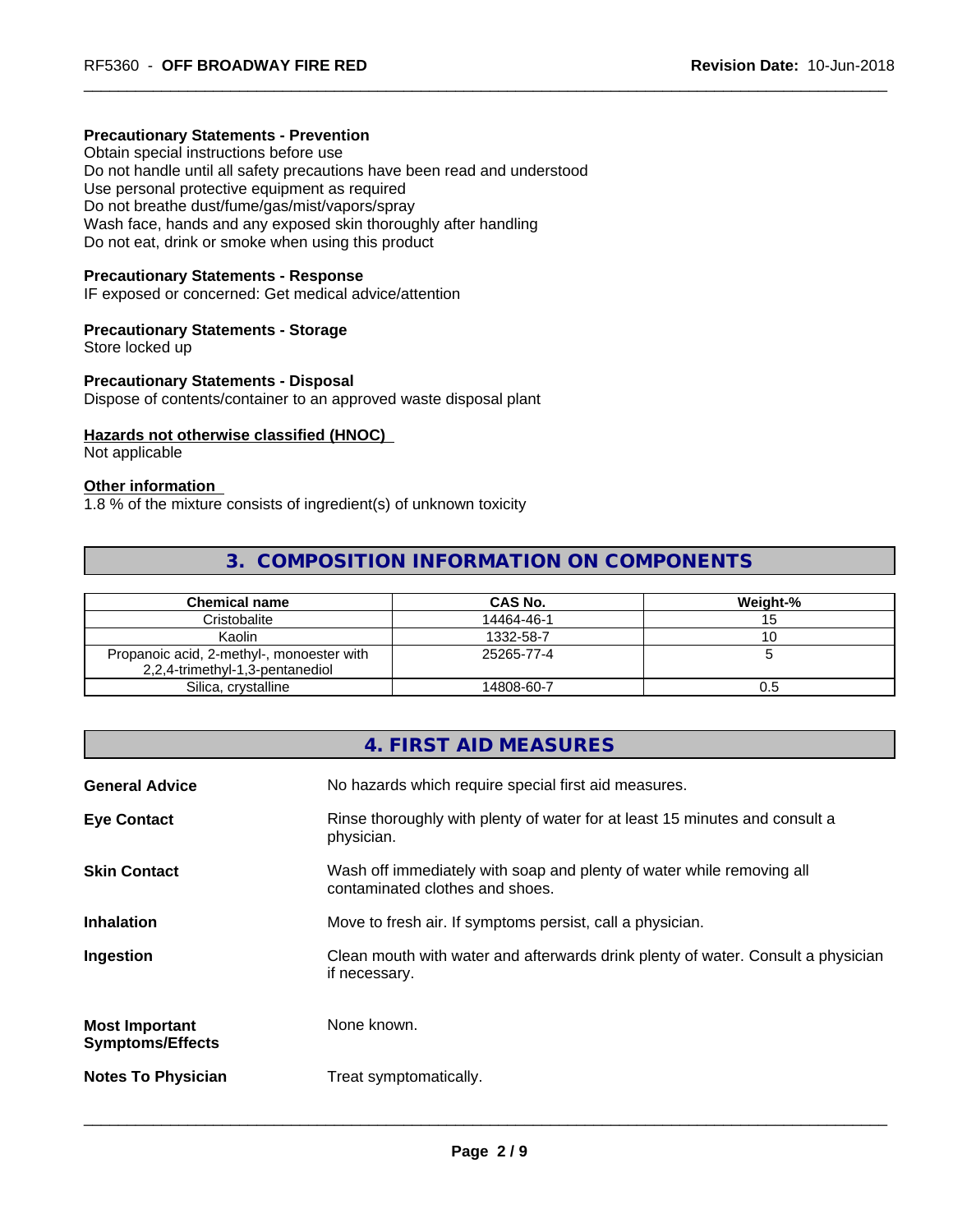# **5. FIRE-FIGHTING MEASURES**

| <b>Suitable Extinguishing Media</b><br><b>Protective Equipment And Precautions For</b><br><b>Firefighters</b><br><b>Specific Hazards Arising From The Chemical</b><br><b>Sensitivity To Mechanical Impact</b><br><b>Sensitivity To Static Discharge</b> |                 | Use extinguishing measures that are appropriate to local<br>circumstances and the surrounding environment.                                   |                                |                                                                                  |
|---------------------------------------------------------------------------------------------------------------------------------------------------------------------------------------------------------------------------------------------------------|-----------------|----------------------------------------------------------------------------------------------------------------------------------------------|--------------------------------|----------------------------------------------------------------------------------|
|                                                                                                                                                                                                                                                         |                 | As in any fire, wear self-contained breathing apparatus<br>pressure-demand, MSHA/NIOSH (approved or equivalent)<br>and full protective gear. |                                |                                                                                  |
|                                                                                                                                                                                                                                                         |                 | Closed containers may rupture if exposed to fire or<br>extreme heat.                                                                         |                                |                                                                                  |
|                                                                                                                                                                                                                                                         |                 | No.<br>No.                                                                                                                                   |                                |                                                                                  |
|                                                                                                                                                                                                                                                         |                 |                                                                                                                                              |                                | <b>Flash Point Data</b><br>Flash Point (°F)<br>Flash Point (°C)<br><b>Method</b> |
| <b>Flammability Limits In Air</b>                                                                                                                                                                                                                       |                 |                                                                                                                                              |                                |                                                                                  |
| Lower flammability limit:<br><b>Upper flammability limit:</b>                                                                                                                                                                                           |                 | Not applicable<br>Not applicable                                                                                                             |                                |                                                                                  |
| Health: 1<br><b>NFPA</b>                                                                                                                                                                                                                                | Flammability: 0 | <b>Instability: 0</b>                                                                                                                        | <b>Special: Not Applicable</b> |                                                                                  |
| <b>NFPA Legend</b>                                                                                                                                                                                                                                      |                 |                                                                                                                                              |                                |                                                                                  |

- 0 Not Hazardous
- 1 Slightly
- 2 Moderate
- 3 High
- 4 Severe

*The ratings assigned are only suggested ratings, the contractor/employer has ultimate responsibilities for NFPA ratings where this system is used.*

*Additional information regarding the NFPA rating system is available from the National Fire Protection Agency (NFPA) at www.nfpa.org.*

## **6. ACCIDENTAL RELEASE MEASURES**

| <b>Personal Precautions</b>      | Avoid contact with skin, eyes and clothing. Ensure adequate ventilation.                             |
|----------------------------------|------------------------------------------------------------------------------------------------------|
| <b>Other Information</b>         | Prevent further leakage or spillage if safe to do so.                                                |
| <b>Environmental precautions</b> | See Section 12 for additional Ecological Information.                                                |
| <b>Methods for Cleaning Up</b>   | Soak up with inert absorbent material. Sweep up and shovel into suitable<br>containers for disposal. |

## **7. HANDLING AND STORAGE**

Handling **Handling** Avoid contact with skin, eyes and clothing. Avoid breathing vapors, spray mists or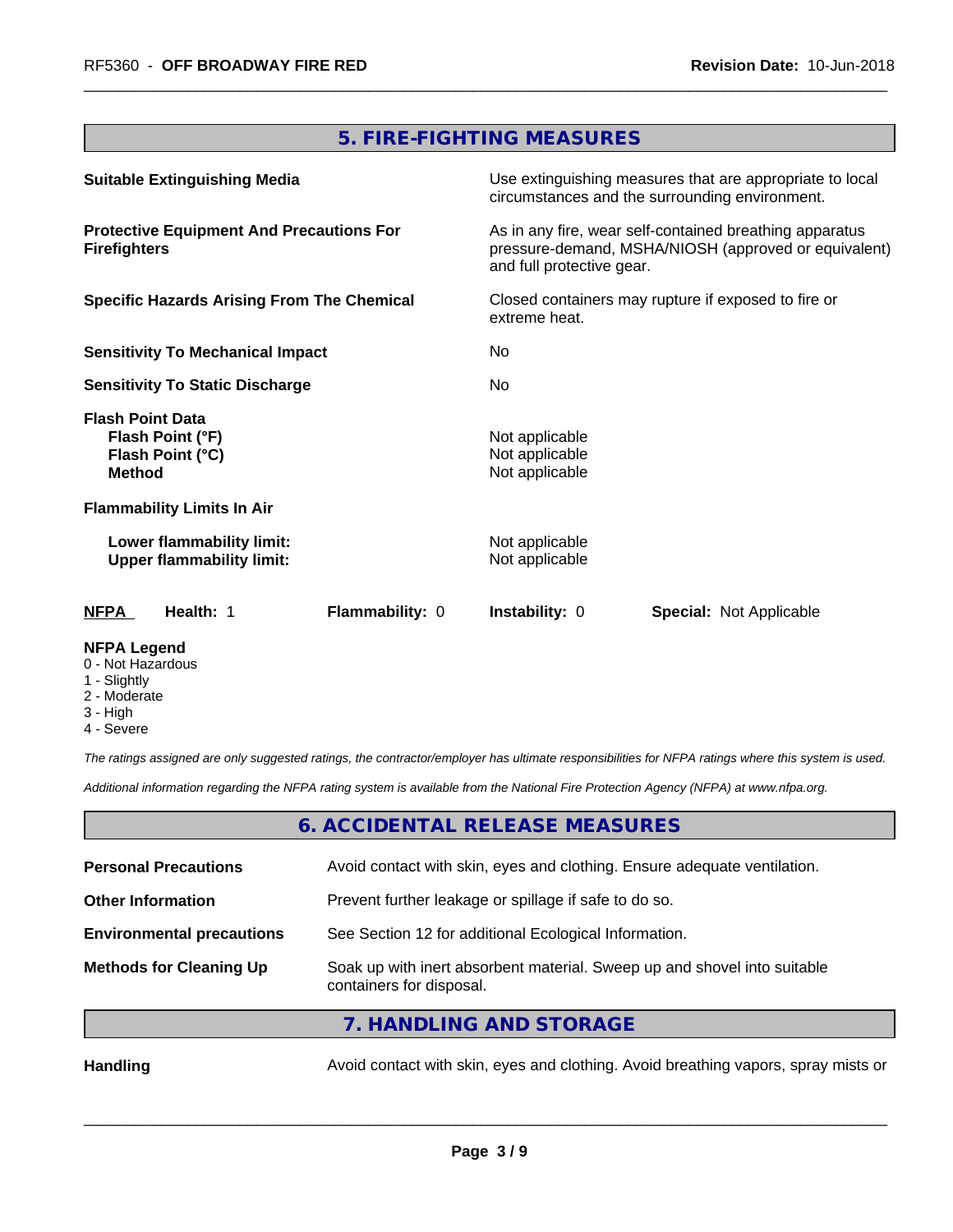sanding dust. In case of insufficient ventilation, wear suitable respiratory equipment.

**Storage** Keep container tightly closed. Keep out of the reach of children.

**Incompatible Materials** No information available

**8. EXPOSURE CONTROLS/PERSONAL PROTECTION**

#### **Exposure Limits**

| <b>Chemical name</b> | <b>ACGIH TLV</b>                | <b>OSHA PEL</b>                                        |
|----------------------|---------------------------------|--------------------------------------------------------|
| Cristobalite         | $0.025$ mg/m $^3$ - TWA         |                                                        |
| Kaolin               | 2 mg/m <sup>3</sup> - TWA       | 15 mg/m <sup>3</sup> - TWA<br>$5 \text{ ma/m}^3$ - TWA |
| Silica, crystalline  | $0.025$ mg/m <sup>3</sup> - TWA |                                                        |

#### **Legend**

ACGIH - American Conference of Governmental Industrial Hygienists Exposure Limits OSHA - Occupational Safety & Health Administration Exposure Limits N/E - Not Established

**Engineering Measures** Ensure adequate ventilation, especially in confined areas.

#### **Personal Protective Equipment**

| <b>Eye/Face Protection</b>    | Safety glasses with side-shields.                                                                                                   |
|-------------------------------|-------------------------------------------------------------------------------------------------------------------------------------|
| <b>Skin Protection</b>        | Protective gloves and impervious clothing.                                                                                          |
| <b>Respiratory Protection</b> | In case of insufficient ventilation wear suitable respiratory equipment.                                                            |
| <b>Hygiene Measures</b>       | Avoid contact with skin, eyes and clothing. Remove and wash contaminated<br>clothing before re-use. Wash thoroughly after handling. |

**9. PHYSICAL AND CHEMICAL PROPERTIES**

| Appearance                  | liquid                   |
|-----------------------------|--------------------------|
| Odor                        | little or no odor        |
| <b>Odor Threshold</b>       | No information available |
| Density (Ibs/gal)           | $9.6 - 10.0$             |
| <b>Specific Gravity</b>     | $1.15 - 1.20$            |
| рH                          | No information available |
| <b>Viscosity (cps)</b>      | No information available |
| Solubility(ies)             | No information available |
| <b>Water solubility</b>     | No information available |
| <b>Evaporation Rate</b>     | No information available |
| Vapor pressure @20 °C (kPa) | No information available |
| Vapor density               | No information available |
| Wt. % Solids                | $35 - 45$                |
| Vol. % Solids               | $20 - 30$                |
| Wt. % Volatiles             | $55 - 65$                |
| Vol. % Volatiles            | $70 - 80$                |
| VOC Regulatory Limit (g/L)  | < 150                    |
| <b>Boiling Point (°F)</b>   | 212                      |
| <b>Boiling Point (°C)</b>   | 100                      |
| <b>Freezing Point (°F)</b>  | 32                       |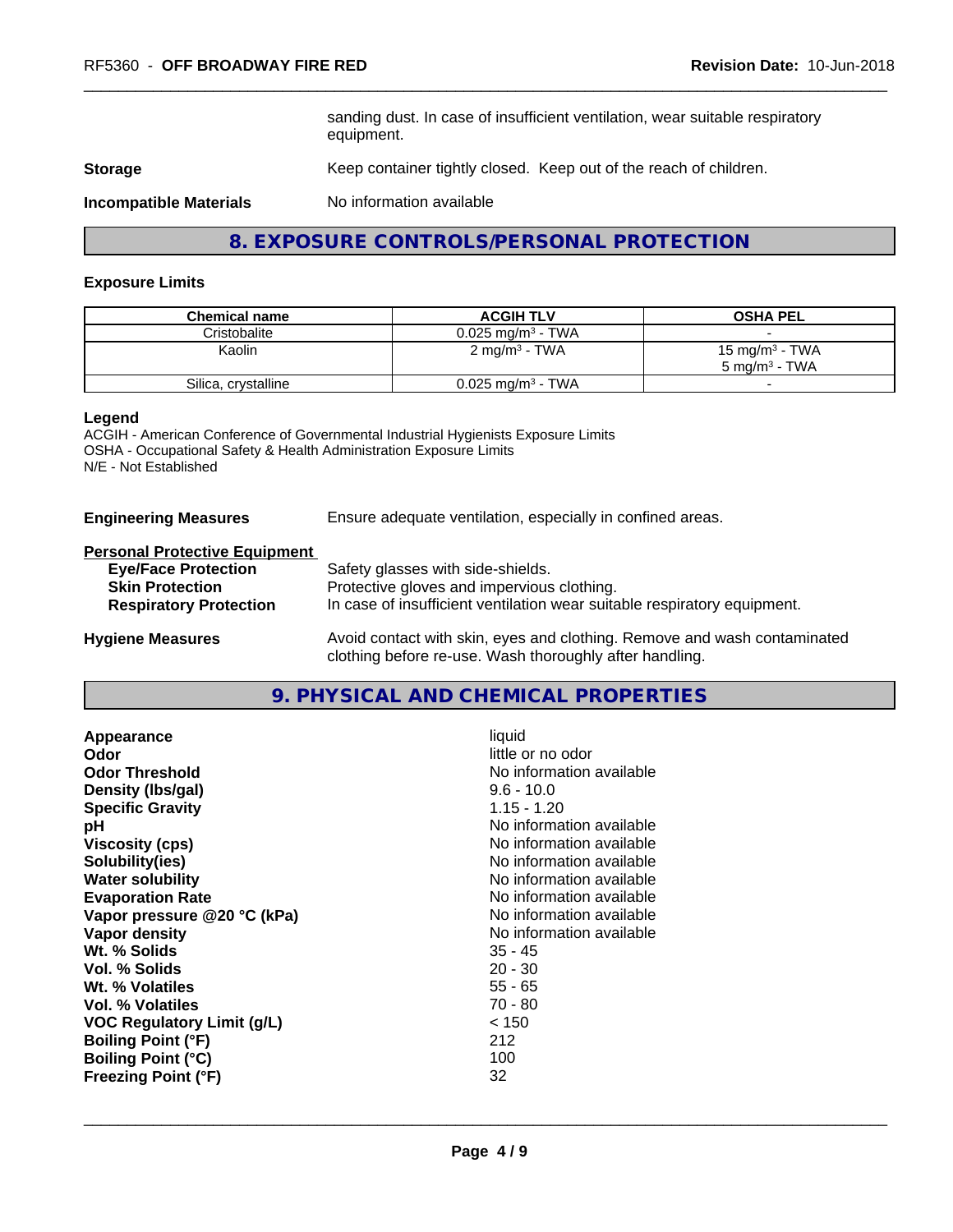**Freezing Point (°C)** 0 **Flash Point (°F)**<br> **Flash Point (°C)**<br> **Flash Point (°C)**<br> **C** Not applicable **Flash Point (°C)**<br>Method **Flammability (solid, gas)**<br> **Commability limit:**<br>
Upper flammability limit:<br>
Not applicable **Upper flammability limit:**<br> **Lower flammability limit:**<br>
Not applicable<br>
Not applicable **Lower flammability limit:**<br> **Autoignition Temperature (°F)**<br>
Mo information available Autoignition Temperature (°F)<br>
Autoignition Temperature (°C)<br>
No information available **Autoignition Temperature (°C)**<br> **Decomposition Temperature (°F)** No information available **Decomposition Temperature (°F) Decomposition Temperature (°C)** No information available

**Not applicable**<br>Not applicable **No information available** 

# **10. STABILITY AND REACTIVITY**

| <b>Reactivity</b>                       | Not Applicable                           |
|-----------------------------------------|------------------------------------------|
| <b>Chemical Stability</b>               | Stable under normal conditions.          |
| <b>Conditions to avoid</b>              | Prevent from freezing.                   |
| <b>Incompatible Materials</b>           | No materials to be especially mentioned. |
| <b>Hazardous Decomposition Products</b> | None under normal use.                   |
| Possibility of hazardous reactions      | None under normal conditions of use.     |

# **11. TOXICOLOGICAL INFORMATION**

| <b>Product Information</b>                                                                                           |                                                                                                                                                                                                    |
|----------------------------------------------------------------------------------------------------------------------|----------------------------------------------------------------------------------------------------------------------------------------------------------------------------------------------------|
| Information on likely routes of exposure                                                                             |                                                                                                                                                                                                    |
|                                                                                                                      | <b>Principal Routes of Exposure</b> Eye contact, skin contact and inhalation.                                                                                                                      |
| <b>Acute Toxicity</b>                                                                                                |                                                                                                                                                                                                    |
| <b>Product Information</b>                                                                                           | No information available                                                                                                                                                                           |
|                                                                                                                      | Symptoms related to the physical, chemical and toxicological characteristics                                                                                                                       |
| <b>Symptoms</b>                                                                                                      | No information available                                                                                                                                                                           |
|                                                                                                                      | Delayed and immediate effects as well as chronic effects from short and long-term exposure                                                                                                         |
| Eye contact<br>Skin contact<br>Inhalation                                                                            | May cause slight irritation.<br>Substance may cause slight skin irritation. Prolonged or repeated contact may dry<br>skin and cause irritation.<br>May cause irritation of respiratory tract.      |
| Ingestion<br>Sensitization<br><b>Neurological Effects</b><br><b>Mutagenic Effects</b><br><b>Reproductive Effects</b> | Ingestion may cause gastrointestinal irritation, nausea, vomiting and diarrhea.<br>No information available<br>No information available.<br>No information available.<br>No information available. |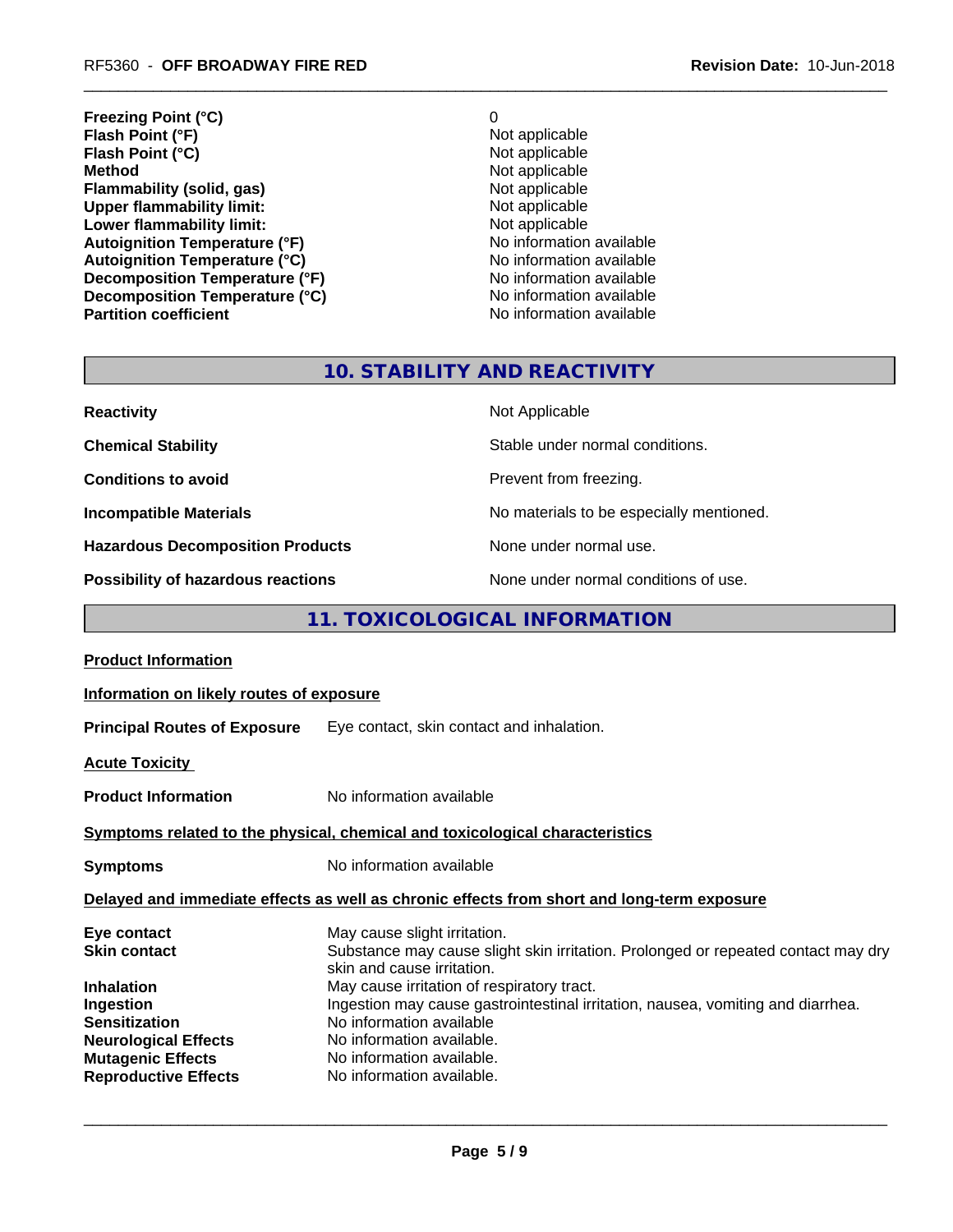| <b>Developmental Effects</b>    | No information available.                                                  |
|---------------------------------|----------------------------------------------------------------------------|
| <b>Target organ effects</b>     | No information available.                                                  |
| <b>STOT - single exposure</b>   | No information available.                                                  |
| <b>STOT - repeated exposure</b> | Causes damage to organs through prolonged or repeated exposure if inhaled. |
| Other adverse effects           | No information available.                                                  |
| <b>Aspiration Hazard</b>        | No information available                                                   |
|                                 |                                                                            |

#### **Numerical measures of toxicity**

| Unknown acute toxicity | 1.8 % of the mixture consists of ingredient(s) of unknown toxicity |
|------------------------|--------------------------------------------------------------------|
|                        |                                                                    |

| <b>ATEmix (oral)</b>   | 31053  |
|------------------------|--------|
| <b>ATEmix (dermal)</b> | 468132 |

#### **Component Information**

Kaolin LD50 Oral: > 5000 mg/kg (Rat) Silica, crystalline LD50 Oral: 500 mg/kg (Rat)

#### **Carcinogenicity**

*The information below indicateswhether each agency has listed any ingredient as a carcinogen:.*

| <b>Chemical name</b> | <b>IARC</b>        | <b>NTP</b>  | <b>OSHA</b> |
|----------------------|--------------------|-------------|-------------|
|                      | - Human Carcinogen |             | Listed      |
| Cristobalite         |                    |             |             |
|                      | - Human Carcinogen | Known Human | Listed      |
| Silica, crystalline  |                    | Carcinogen  |             |

• Crystalline Silica has been determined to be carcinogenic to humans by IARC (1) when in respirable form. Risk of cancer depends on duration and level of inhalation exposure to spray mist or dust from sanding the dried paint.

#### **Legend**

IARC - International Agency for Research on Cancer NTP - National Toxicity Program OSHA - Occupational Safety & Health Administration

**12. ECOLOGICAL INFORMATION**

#### **Ecotoxicity Effects**

The environmental impact of this product has not been fully investigated.

#### **Product Information**

## **Acute Toxicity to Fish**

No information available

#### **Acute Toxicity to Aquatic Invertebrates**

No information available

#### **Acute Toxicity to Aquatic Plants**

No information available

#### **Persistence / Degradability**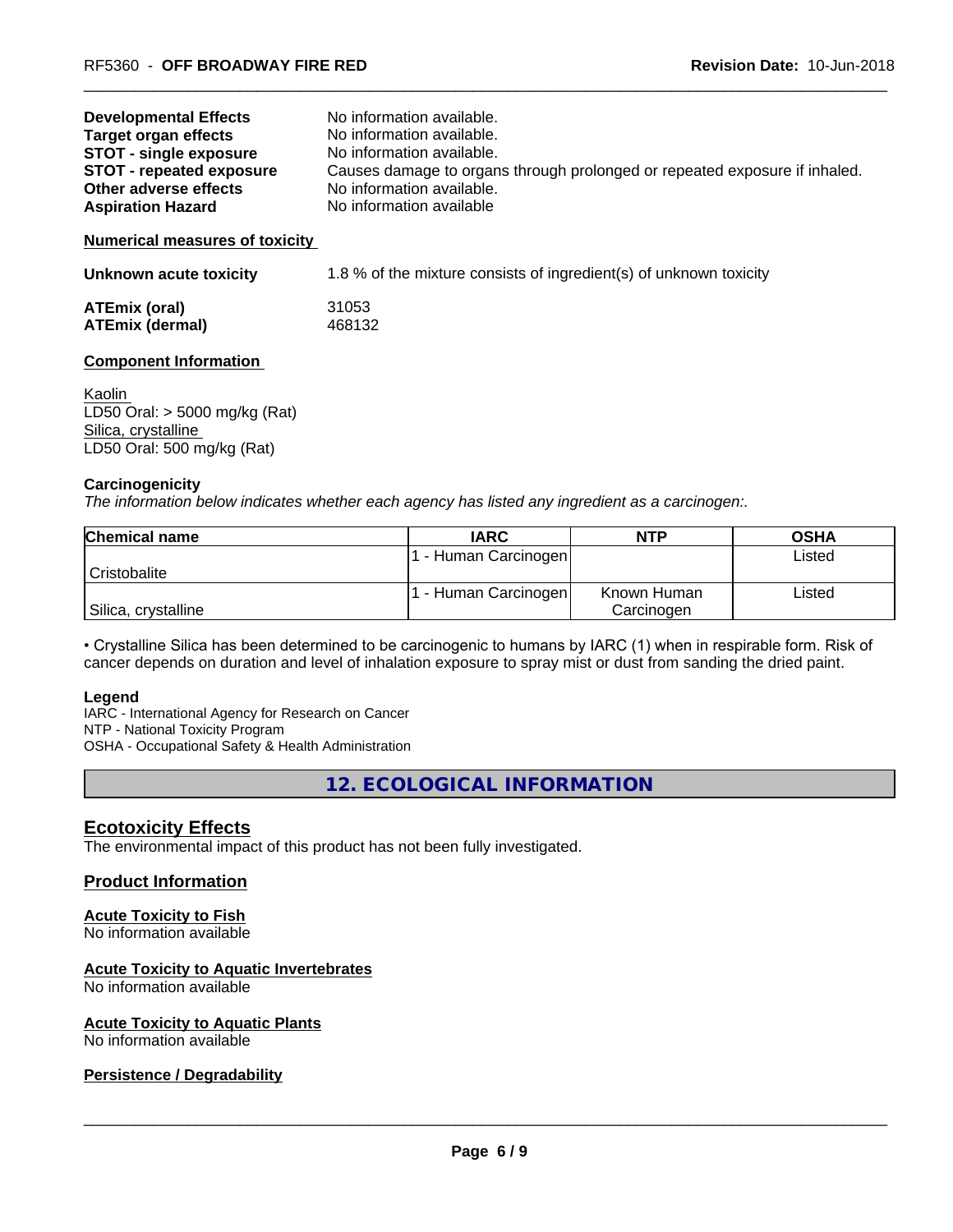No information available.

# **Bioaccumulation**

No information available.

# **Mobility in Environmental Media**

No information available.

#### **Ozone**

No information available

#### **Component Information**

#### **Acute Toxicity to Fish**

No information available

### **Acute Toxicity to Aquatic Invertebrates**

No information available

#### **Acute Toxicity to Aquatic Plants**

No information available

|                                                                                                                                                  | 13. DISPOSAL CONSIDERATIONS                                                                                                                                                                                               |  |  |
|--------------------------------------------------------------------------------------------------------------------------------------------------|---------------------------------------------------------------------------------------------------------------------------------------------------------------------------------------------------------------------------|--|--|
| <b>Waste Disposal Method</b>                                                                                                                     | Dispose of in accordance with federal, state, and local regulations. Local<br>requirements may vary, consult your sanitation department or state-designated<br>environmental protection agency for more disposal options. |  |  |
|                                                                                                                                                  | 14. TRANSPORT INFORMATION                                                                                                                                                                                                 |  |  |
| <b>DOT</b>                                                                                                                                       | Not regulated                                                                                                                                                                                                             |  |  |
| <b>ICAO/IATA</b>                                                                                                                                 | Not regulated                                                                                                                                                                                                             |  |  |
| <b>IMDG/IMO</b>                                                                                                                                  | Not regulated                                                                                                                                                                                                             |  |  |
|                                                                                                                                                  | <b>15. REGULATORY INFORMATION</b>                                                                                                                                                                                         |  |  |
| <b>International Inventories</b>                                                                                                                 |                                                                                                                                                                                                                           |  |  |
| <b>TSCA: United States</b><br><b>DSL: Canada</b>                                                                                                 | Yes - All components are listed or exempt.<br>Yes - All components are listed or exempt.                                                                                                                                  |  |  |
| <b>Federal Regulations</b>                                                                                                                       |                                                                                                                                                                                                                           |  |  |
| SARA 311/312 hazardous categorization<br>Acute health hazard<br><b>Chronic Health Hazard</b><br>Fire hazard<br>Sudden release of pressure hazard | N <sub>o</sub><br>Yes<br>No.<br>No                                                                                                                                                                                        |  |  |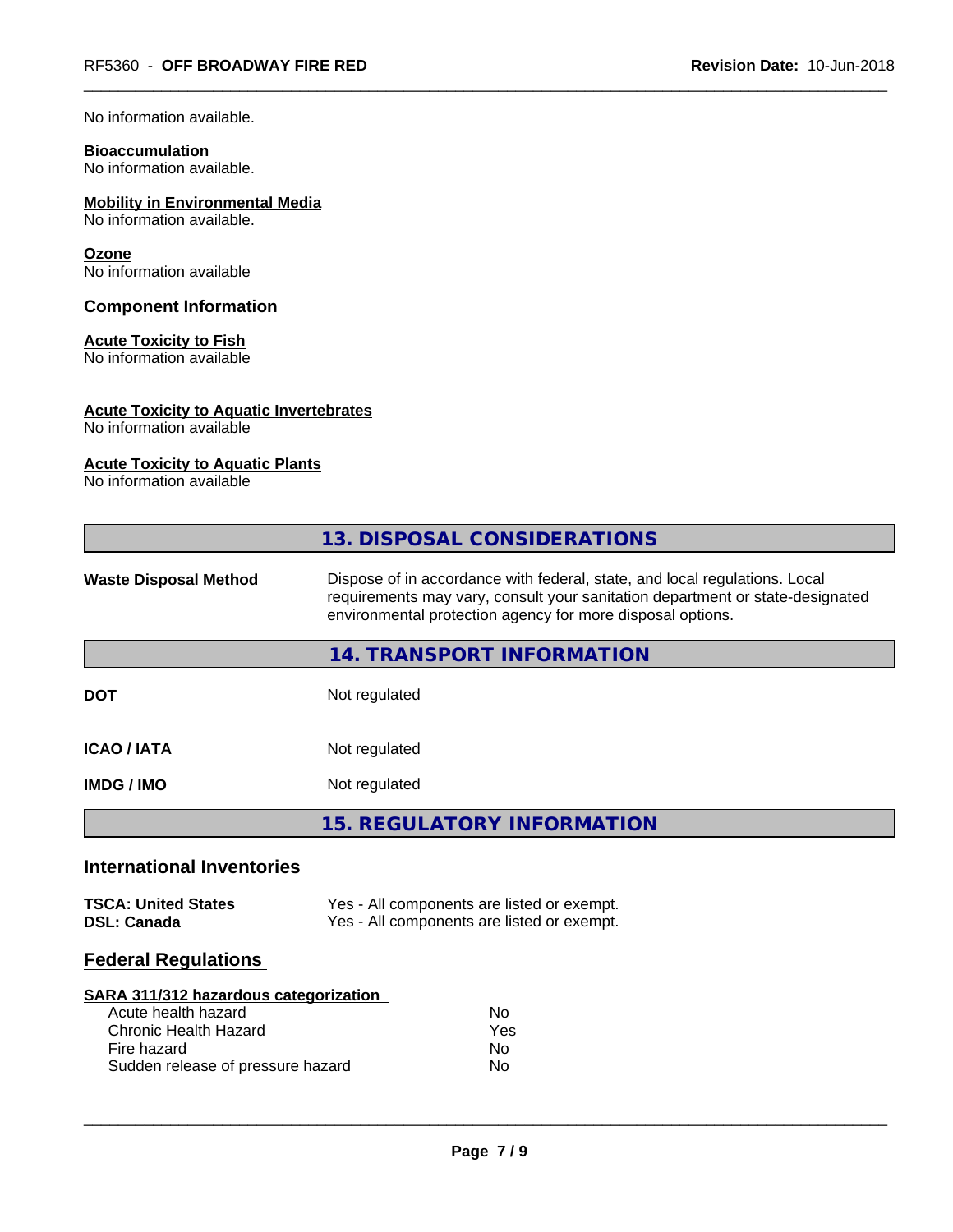Reactive Hazard No

## **SARA 313**

Section 313 of Title III of the Superfund Amendments and Reauthorization Act of 1986 (SARA). This product contains a chemical or chemicals which are subject to the reporting requirements of the Act and Title 40 of the Code of Federal Regulations, Part 372:

*None*

#### **Clean Air Act,Section 112 Hazardous Air Pollutants (HAPs) (see 40 CFR 61)**

This product contains the following HAPs:

*None*

# **US State Regulations**

#### **California Proposition 65**

**AVIMARNING:** Cancer and Reproductive Harm– www.P65warnings.ca.gov

#### **State Right-to-Know**

| <b>Chemical name</b>               | <b>Massachusetts</b> | <b>New Jersey</b> | Pennsylvania |
|------------------------------------|----------------------|-------------------|--------------|
| Cristobalite                       |                      |                   |              |
| Kaolin                             |                      |                   |              |
| Diatomaceous silica, flux-calcined |                      |                   |              |
| Silica, crystalline                |                      |                   |              |

#### **Legend**

X - Listed

# **16. OTHER INFORMATION**

**HMIS** - **Health:** 1\* **Flammability:** 0 **Reactivity:** 0 **PPE:** -

 $\overline{\phantom{a}}$  ,  $\overline{\phantom{a}}$  ,  $\overline{\phantom{a}}$  ,  $\overline{\phantom{a}}$  ,  $\overline{\phantom{a}}$  ,  $\overline{\phantom{a}}$  ,  $\overline{\phantom{a}}$  ,  $\overline{\phantom{a}}$  ,  $\overline{\phantom{a}}$  ,  $\overline{\phantom{a}}$  ,  $\overline{\phantom{a}}$  ,  $\overline{\phantom{a}}$  ,  $\overline{\phantom{a}}$  ,  $\overline{\phantom{a}}$  ,  $\overline{\phantom{a}}$  ,  $\overline{\phantom{a}}$ 

**HMIS Legend**

- 0 Minimal Hazard
- 1 Slight Hazard
- 2 Moderate Hazard
- 3 Serious Hazard
- 4 Severe Hazard
- \* Chronic Hazard

X - Consult your supervisor or S.O.P. for "Special" handling instructions.

*Note: The PPE rating has intentionally been left blank. Choose appropriate PPE that will protect employees from the hazards the material will present under the actual normal conditions of use.*

*Caution: HMISÒ ratings are based on a 0-4 rating scale, with 0 representing minimal hazards or risks, and 4 representing significant hazards or risks. Although HMISÒ ratings are not required on MSDSs under 29 CFR 1910.1200, the preparer, has chosen to provide them. HMISÒ ratings are to be used only in conjunction with a fully implemented HMISÒ program by workers who have received appropriate HMISÒ training. HMISÒ is a registered trade and service mark of the NPCA. HMISÒ materials may be purchased exclusively from J. J. Keller (800) 327-6868.*